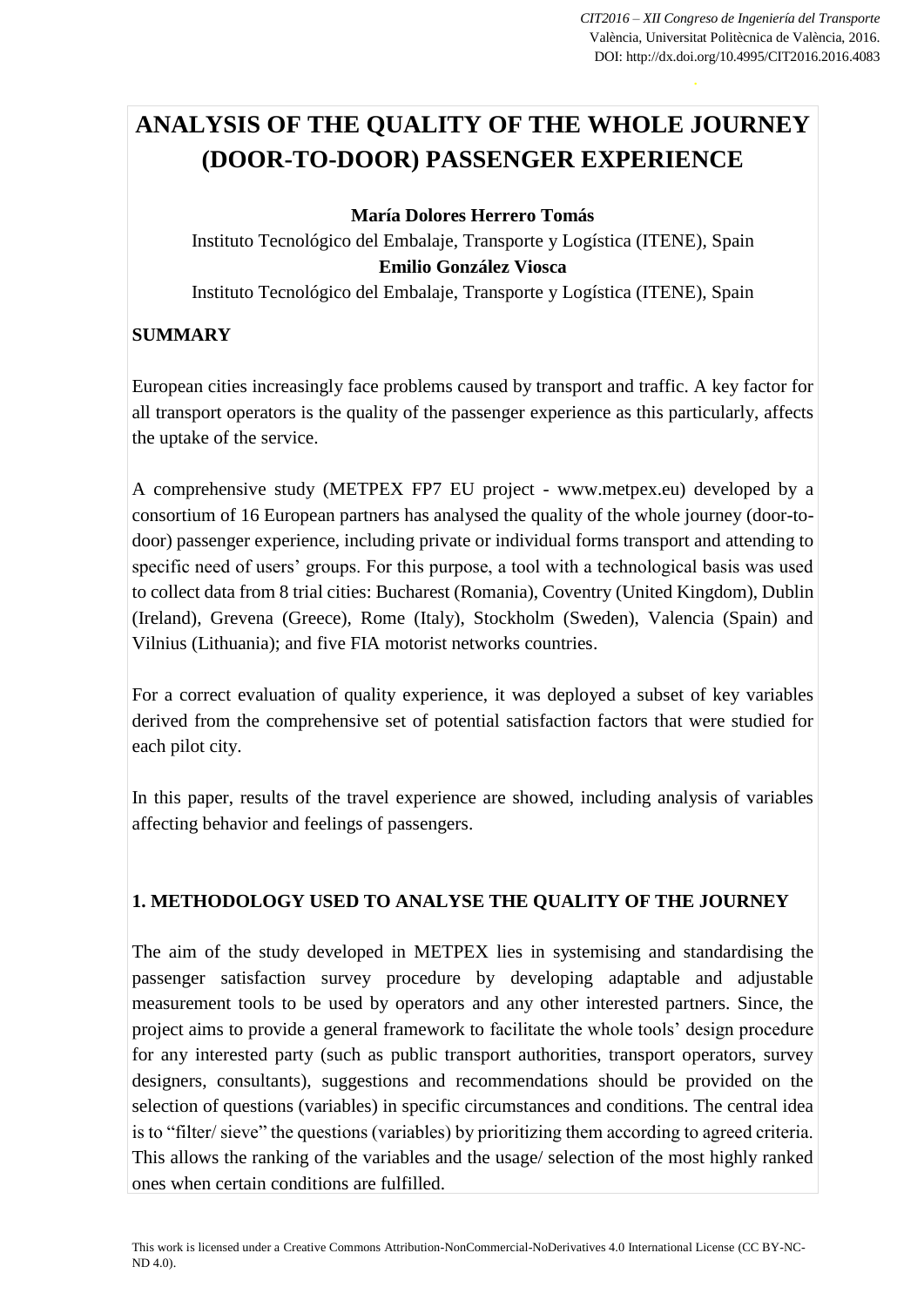Based on the analysis, the syntheses and consolidation of the results of some research activities the diversity of variables to be included were defined. A lot of aspects that characterise the journey from different points of view are presented:

- Concepts related to journey
- Variables in relation to passenger experiences
- Variables related to the political aspects
- Variables related to the organisational aspects
- Variables related to the functional aspects
- Variables related to the environmental aspects
- Variables related to the technological aspects
- Variables related to the social aspects

In order to collect data about all this aspects, 5 different tools were developed and used:

- SBOING Navigator Survey Application
- METPEX Music App
- Web based survey form
- Paper based survey form
- Focus groups structured questionnaire

# **2. VALIDATION OF THE SYSTEM (TRIALS)**

The objective of the testing activities is to develop technical and human interactions with the tools to guarantee operability, performance and usability of the system per customer specifications. There are many approaches to conduct validation and testing activities, depending on the existing constraints. These different approaches can be combined in different ways to answer to the requirements for different types of services, models, test objectives and levels of testing.

The testing activities are performed to ensure that the product is delivered correctly and satisfies the stakeholders' and users' needs. Testing activities were organized on several levels, namely:

- System testing: The objective of system testing is to verify that the integrated information system as a whole meets its specified requirements and satisfies both functional and nonfunctional design requirements (functional testing is concerned with what the system does whereas non-functional testing is concerned with how the system does what it does).
- System integration testing: The testing of the systems integration means the testing of packages and interfaces with external environment (e.g. Internet).
- User acceptance testing: In user acceptance testing, the user requirements are used to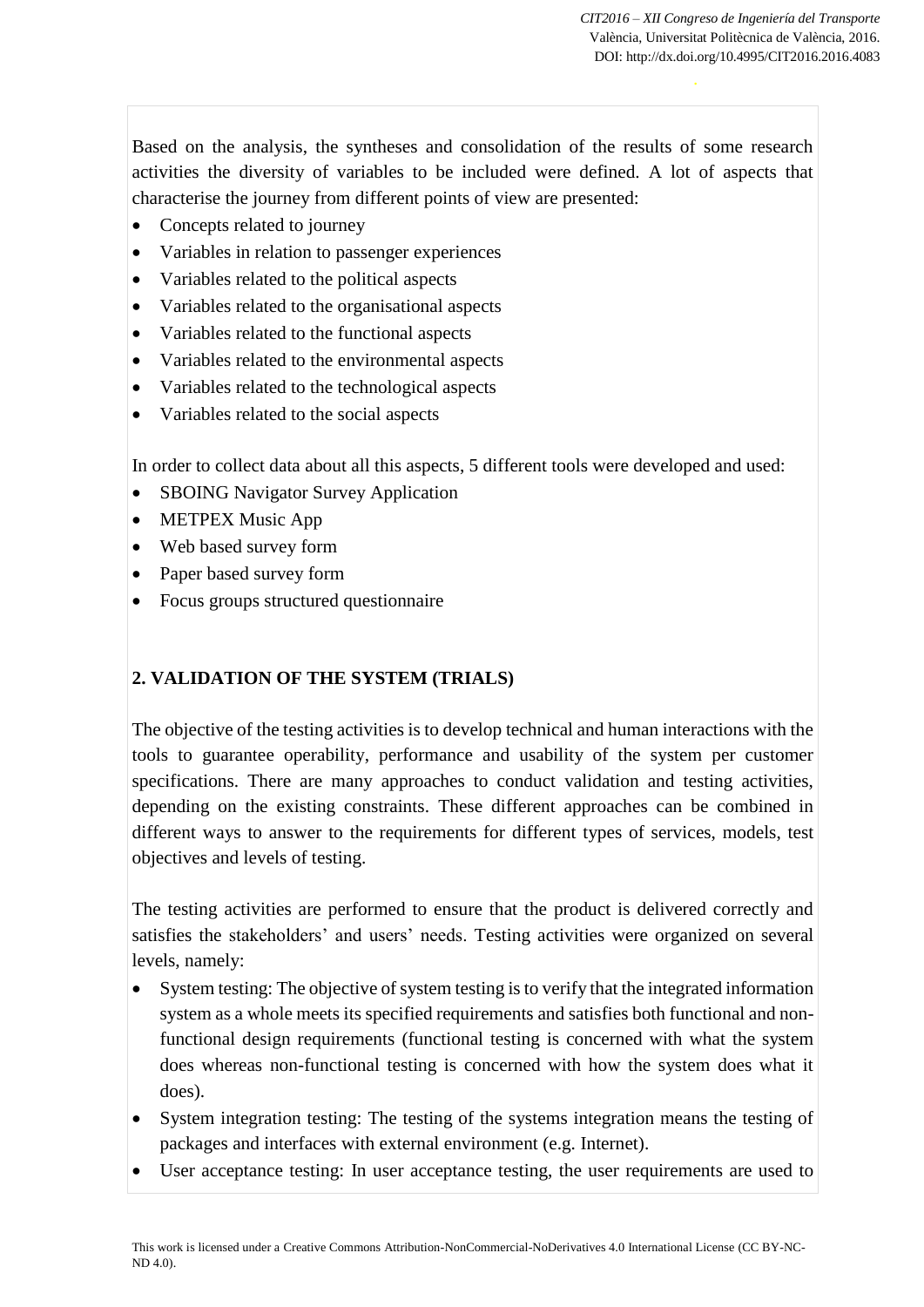derive the functional hierarchy. The purpose of these activities is to test the functionality of the system as a whole in order to simulate the business processes including potentially non system procedures.

# **3. SURVEY IMPLEMENTATION**

## **3.1 Sample definition**

Since transport in cities deals with a multitude of different user types, of different transport modes, and within various sites, making sure that the sample size statistically reflects the structure of the population is of paramount importance. Adding to the complexity of the endeavour is the fact that we deal with relatively large populations.

Sometimes a population exhibits various properties which can only be identified in some population members. If these characteristics are relevant for the survey purpose, it is usually advisable to divide the population on a percentage basis accordingly.

In this case the stratification of travellers decided based on two different characteristics: the travel mode that respondents use on their main trip leg; and the user group in which they fall. With this approach, the travellers with different needs and vulnerable travellers (elderly, people with mobility impairment, etc.) will be included in the sampling.

The sampling process is based on the determination of several parameters that lead to the computing of a statistically representative sample size. The parameters that are set consider:

- Confidence level: it represents a measure on how often the true percentage of the population would pick an answer that lies within the confidence interval;
- Confidence interval (c): it represents a predetermined measure of the certainty that the structure of the provided answers is correct;
- Percentage picking a choice (p): represents a predetermined percentage that indicates what percentage of interviewed persons would pick a particular answer. This is an estimation of the truthfulness of the survey outcome. In this regard, setting the "p" value to 50% is the most pessimistic scenario which leads to a highest sample size. As a way to achieve a higher quality assurance we used a p value of 50%.
- Population size: the total number of our target population.

In order to determine the Z-score we must understand that it essentially represents whether a score is typical or atypical for a particular data set. Since we picked a standard confidence level of 95% we obtained the standard Z-score of 1.96. The basic process of Z-score determination requires envisioning a bell curve distribution with the probability in each tail corresponding to half of the difference between 100% and confidence level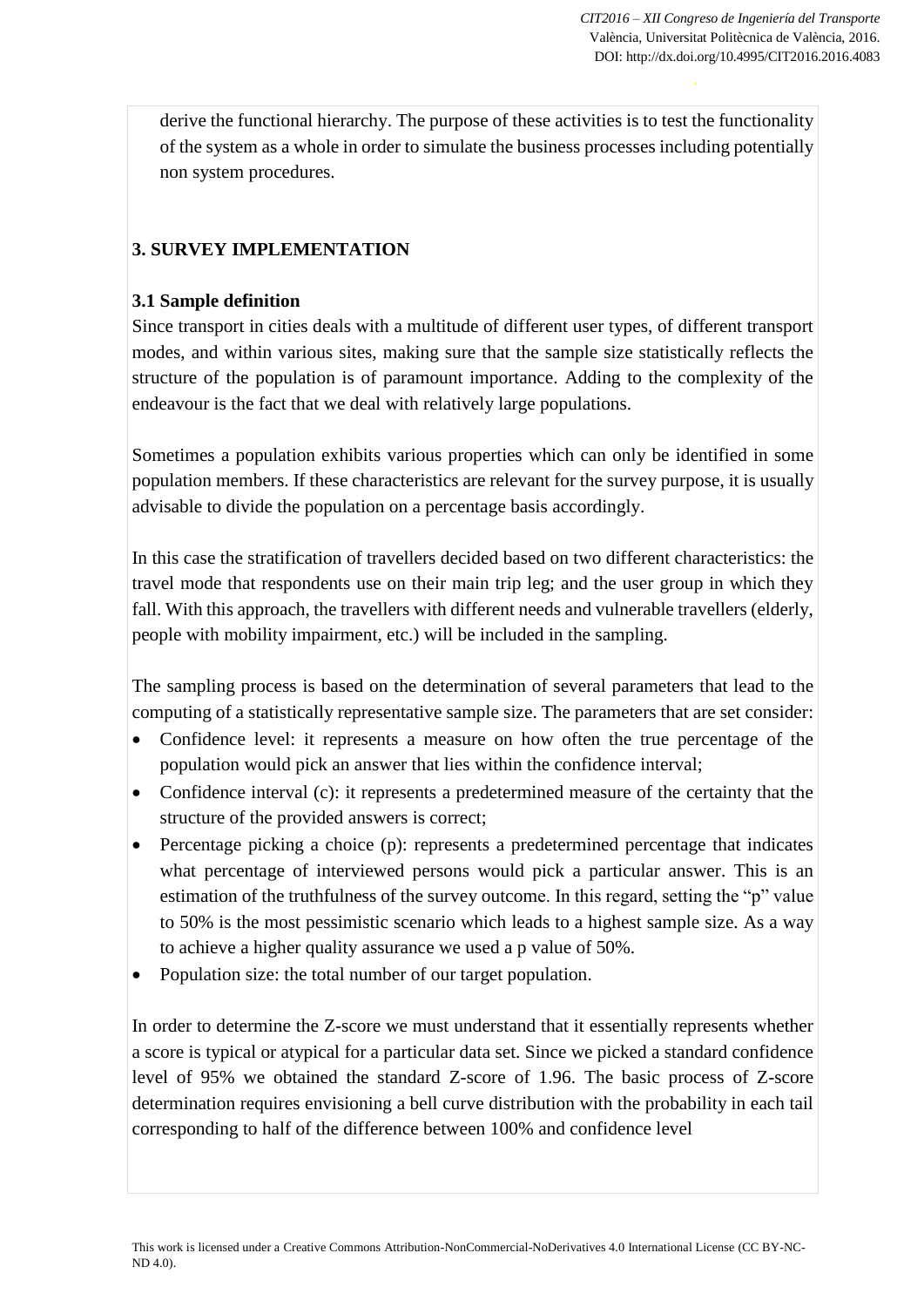



Using the computed Z-score and having set the parameters, we proceed by applying the following formula to determine the sample size for our survey:

Sample size = 
$$
\frac{Z^2 p(1-p)}{c^2}
$$
 (1)

Sample size 
$$
final = \frac{Sample size}{1 + \frac{Sample size - 1}{Population}}
$$
 (2)

#### **3.2 Survey deployment**

The survey period lasted for a total of 45 days. Each city organized the data collection based on their targeted sample size, and goals by method/tool, by user group and by travel mode.

The recruitment method varied depending on the trial site and the collection method. The recruitment location also varied depending on the targeted user profile and travel mode. However, in most of cases, interviewers targeted their respondents at random specified locations where it was easier to engage a larger number of respondents.

In order to manage the quotas and reach the targets per user group and transport mode, the partners periodically checked their response statistics in the back-end system by user group, gender, age, etc. or by exporting their results (information on travel mode). Therefore, they were able to check if their data collection process was heading into the right direction, meaning that they were collecting the right amount of samples per each targeted group.

The Focus Groups were designed to collect data from the hard to reach user groups. The most commonly targeted groups were travellers with mobility impairments, with a wide range of communication and learning impairments or over 64s. The general working procedure of the Focus Groups involved gathering travellers from the same user group in a room, letting them fill in the common questionnaire, and with the help of a moderator,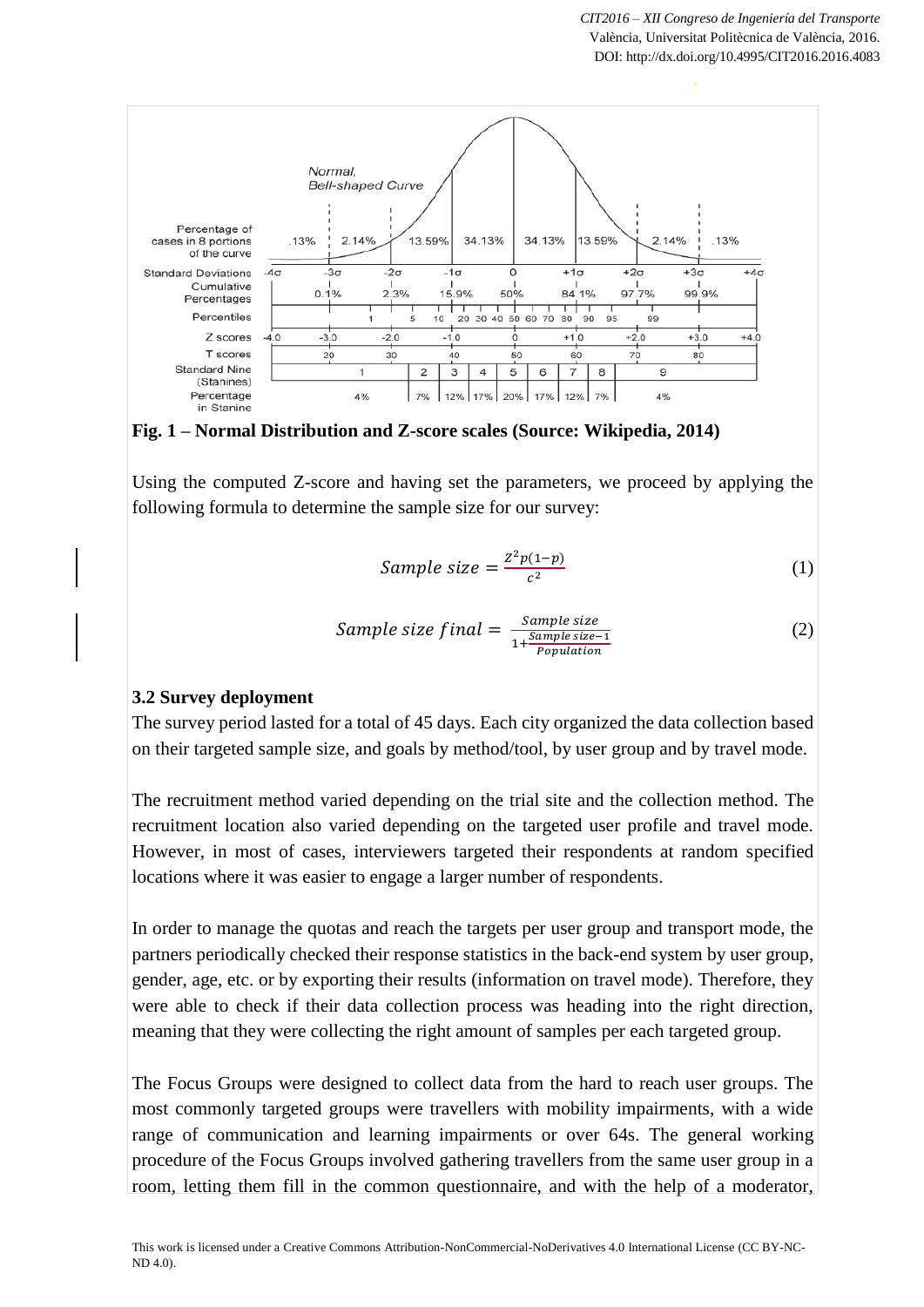answer a preordained set of questions specifically for their transport group.

## **4. SUMMARY OF DATA COLLECTED**

The trial period was developed in eight cities and five FIA motorist networks countries. These cities were Bucharest, Coventry, Dublin, Grevena, Rome, Stockholm, Valencia and Vilnius. FIA distributed the questionnaire among their motorist network in Germany, Poland, UK, France and Spain.

| City             | Number    | Paper/   | Online | SbNavi         | SbNavi         | Game     | Focus    |
|------------------|-----------|----------|--------|----------------|----------------|----------|----------|
|                  | responses | pencil   | survey | (iOS)          | (Android)      | app      | group    |
| <b>Bucharest</b> | 457       | 59       | 316    | 9              | 4              | 46       | 23       |
| Coventry         | 479       | 321      | 104    | 9              | $\theta$       | 33       | 12       |
| Dublin           | 573       | 231      | 297    | 11             | $\Omega$       | 29       | 5        |
| Grevena          | 320       | 150      | 65     | 7              | 1              | 2        | 95       |
| Rome             | 832       | 201      | 532    |                | $\theta$       | 22       | 76       |
| Stockholm        | 996       | 305      | 252    | 206            | 5              | 228      | 81       |
| Valencia         | 680       | 22       | 600    | 13             | $\overline{4}$ | 41       | $\Omega$ |
| Vilnius          | 395       | 291      | 58     | $\Omega$       | 22             | 24       | $\Omega$ |
| FIA network      | 1611      | $\theta$ | 1611   | $\overline{0}$ | $\theta$       | $\theta$ | $\Omega$ |
| Total            | 6343      | 1791     | 3835   | 256            | 36             | 425      | 292      |

In the next table are showed he number of responses obtained in each city:

**Tabla 1 – Summary of collected data and used survey methods**

| City             | Communication  | Commuters | Low    | Mobility   | Elderly |
|------------------|----------------|-----------|--------|------------|---------|
|                  | impaired       |           | income | restricted |         |
| <b>Bucharest</b> | 10             | 75        | 57     | 20         | 21      |
| Coventry         | 10             | 88        | 14     | 6          | 18      |
| Dublin           | 9              | 292       | 42     | 11         | 12      |
| Grevena          | $\overline{2}$ | 9         | 48     | 26         | 40      |
| Rome             | 8              | 166       | 145    | 23         | 44      |
| Stockholm        | 7              | 99        | 56     | 68         | 45      |
| Valencia         | 9              | 76        | 191    | 22         | 67      |
| Vilnius          | 18             | 57        | 46     | 16         | 36      |
| <b>FIA</b>       | 160            | 234       | 235    | 59         | 51      |
| Total*           | 233            | 1092      | 834    | 251        | 334     |

\* Not all responses could be classified by user group

**Tabla 2 – Classification of travellers into different user's groups (part 1)**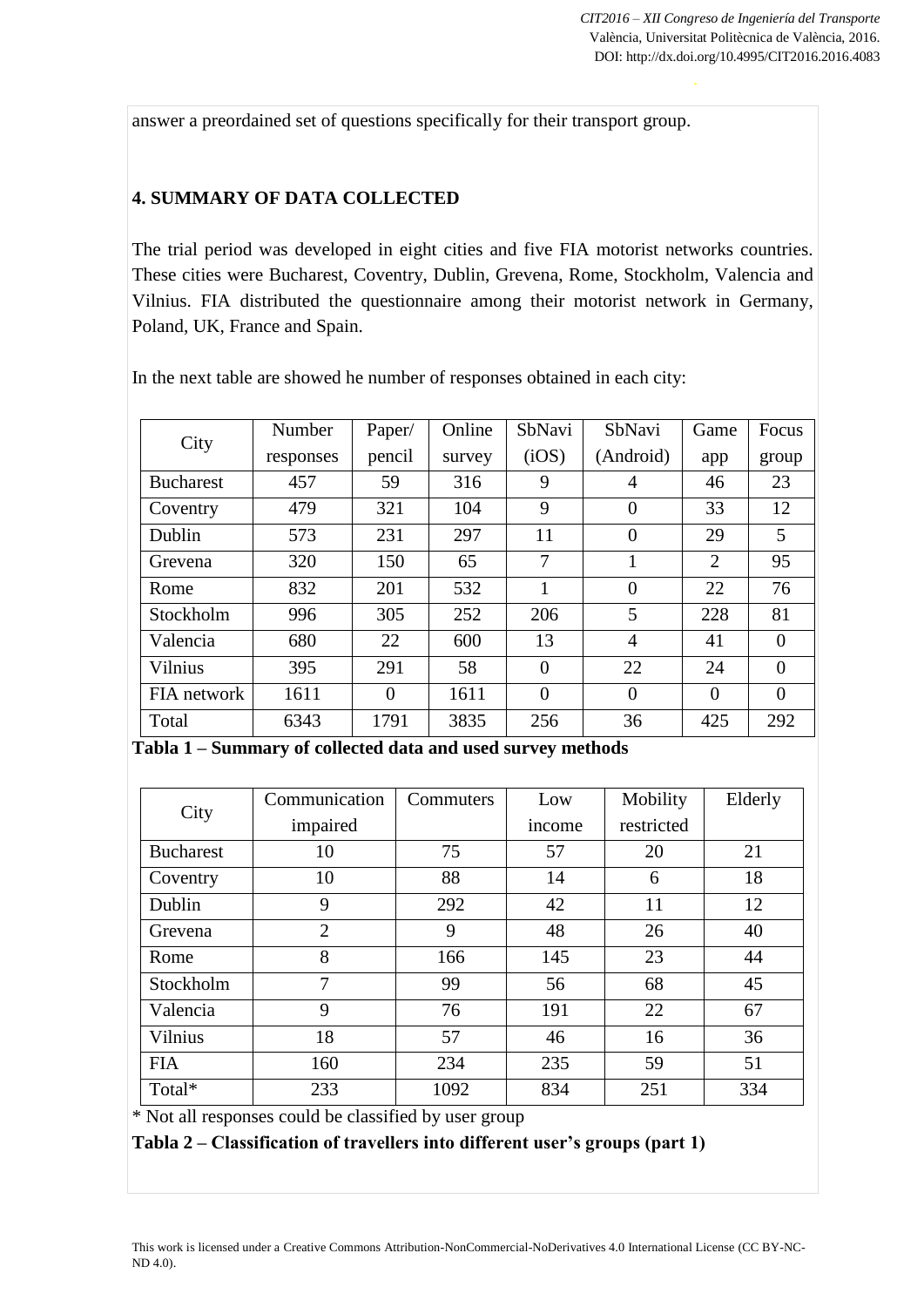| City             | Rural    | With small | With           | Young      | Tourist        |
|------------------|----------|------------|----------------|------------|----------------|
|                  | dwellers | children   | dependents     | travellers |                |
| <b>Bucharest</b> | 21       | 21         | $\overline{2}$ | 34         | 35             |
| Coventry         | 18       | 8          |                | 79         | 69             |
| Dublin           | 22       | 5          | 3              | 43         | 8              |
| Grevena          | 27       | 32         | $\theta$       | 55         | 24             |
| Rome             | 47       | 5          | 5              | 185        | 44             |
| Stockholm        | 13       | 59         | $\overline{0}$ | 84         | 18             |
| Valencia         | 7        | 19         | 4              | 34         | 34             |
| Vilnius          | 3        | 35         |                | 36         | $\overline{4}$ |
| <b>FIA</b>       | 144      | 31         | 27             | 110        | 170            |
| Total            | 302      | 214        | 43             | 660        | 406            |

**Tabla 3 – Classification of travellers into different user's groups (part 2)**

| City             | Private | <b>PT</b> | <b>PT</b> | Pedestrian | <b>PT</b>      | DRT*     | Mobility       |
|------------------|---------|-----------|-----------|------------|----------------|----------|----------------|
|                  | vehicle | Road      | Rail      | /Bike      | Waterborne     |          | vehicles       |
| <b>Bucharest</b> | 75      | 108       | 154       | 46         | $\theta$       | 20       | 3              |
| Coventry         | 129     | 91        | 98        | 66         | 0              | 15       | $\overline{2}$ |
| Dublin           | 31      | 389       | 104       | 19         |                |          | $\overline{0}$ |
| Grevena          | 98      | 154       | 8         | 62         | 6              | 1        | $\theta$       |
| Rome             | 232     | 184       | 362       | 26         | 1              | $\theta$ | 5              |
| Stockholm        | 168     | 160       | 367       | 109        | 3              | 20       | $\overline{0}$ |
| Valencia         | 178     | 110       | 61        | 291        | $\theta$       | $\theta$ | $\overline{0}$ |
| <b>Vilnius</b>   | 121     | 146       | 5         | 92         | $\overline{0}$ | 6        | $\overline{4}$ |
| <b>FIA</b>       | 639     | 297       | 427       | 151        | 21             | 19       | 57             |
| Total**          | 1693    | 1652      | 1616      | 874        | 32             | 82       | 71             |

\* Demand Responsive Transit

\*\* Not all responses could be classified by travel mode

**Tabla 4 – Distribution of valid respondents by travel mode**

# **5. DESCRIPTIVE ANALYSIS FROM THE SURVEY RESULTS**

The descriptive analyses towards travellers' socio-demographic characteristics showed that data collected had a relatively gender balanced sample. However, at the same time, the sample was overrepresented in terms of younger, lower income, and lower educated travellers, and underrepresented for older travellers. On the other hand, the proportion of travellers that reported any kind of disability was similar to the estimated population within European regions.

The descriptive analyses towards travellers' reported journey characteristics showed that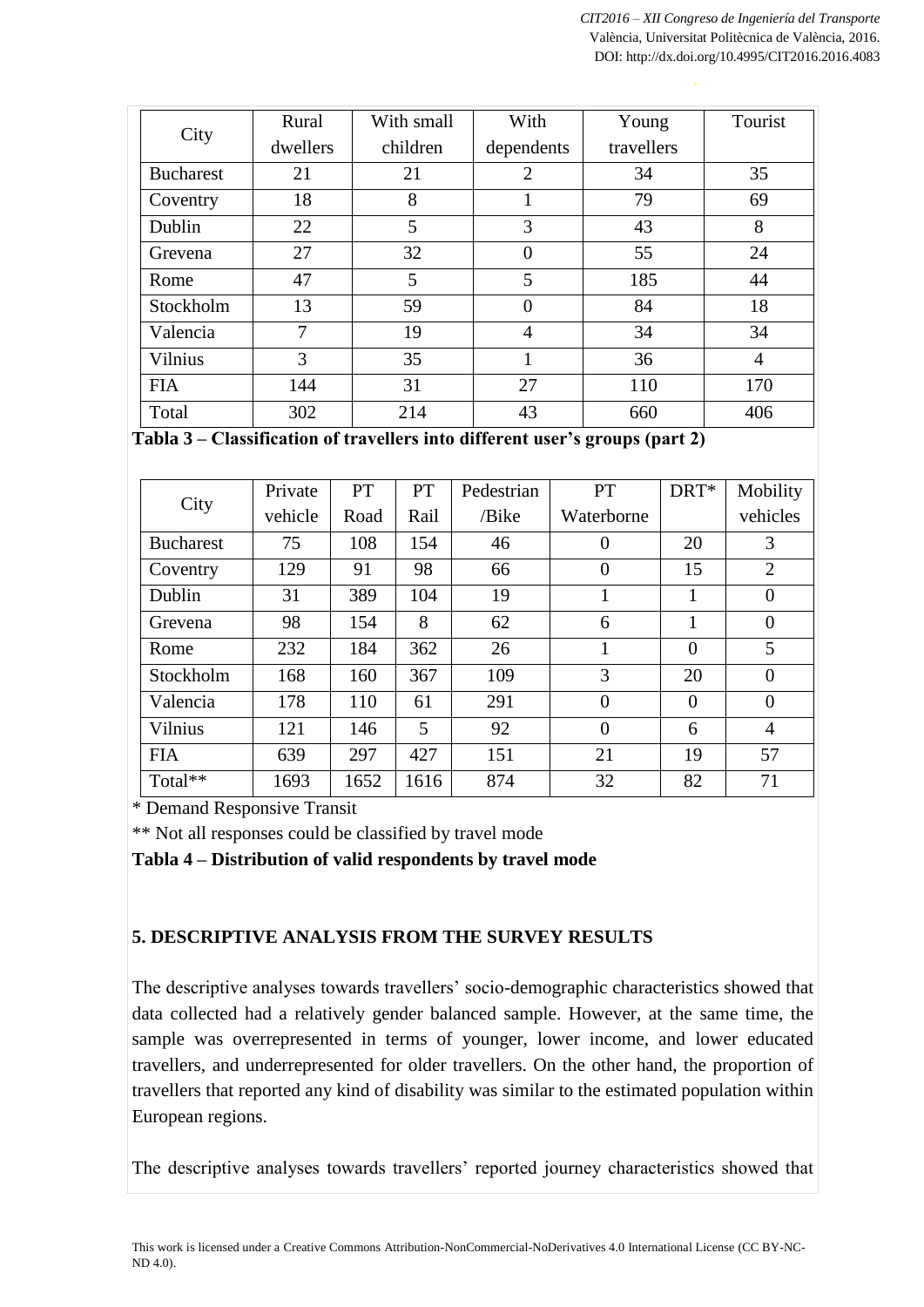commuting to/from work and education related trip purposes represented the largest portion of the trips (44%), followed by leisure journeys (20%) and shopping and work related trips (10%). The exceptions were Valencia, Grevena and FIA where leisure and shopping trips made up 40%. Most of those trips (58%) were executed more often than twice a week, with a range of between 11 to 60 minutes of travel time. The average number of trip stages was 1.92, with public transport modes the most common mode in trip legs, followed by soft modes (walking and cycling) and private motorised travel modes.

The descriptive analyses towards travellers' reported travel satisfactions show that travellers with small children, visitors/tourists, and the elderly reported the highest travel satisfaction, whilst commuters, young travellers, rural dwellers, and the mobility restricted travellers reported otherwise. The travellers who used demand responsive travel modes, travelled onfoot, and used private motorised vehicles reported the highest satisfaction scores, whilst those who used public transport modes reported the lowest travel satisfaction. The overall travel satisfaction was highest among travel which was less than 20 minutes, and lowest among journeys which took between 61 and 90 minutes. Escorting children, escorting dependents, visiting the city and leisure trips reported the highest travel satisfaction, whilst commuting to work, commuting back home, work related and education received the lowest travel satisfaction. Safety and reliability were generally the attributes with the highest positive perception among participants while value for money and ticketing options were the worst perceived.

Further multivariate analyses towards travellers' overall travel satisfaction found that except among FIA respondents - there was no significant difference between different gender groups in terms of reported overall travel satisfaction. Those between 65-74 years old in Stockholm reported the lowest travel satisfactions compared to other age groups, whilst the same age group in Vilnius was the most satisfied with their travel experience. Age groups were not found significant in influencing travellers' travel satisfaction at Bucharest, Coventry, Dublin, Grevena, and Rome. Travellers' income, occupation, residential areas and education levels were also found to not have any significant impact on travellers' overall travel satisfaction. Travellers who have had a previously bad experience reported a significantly lower travel satisfaction than other travellers. Furthermore, the more frequent the trip, the least satisfied the travellers from Rome and FIA network were. However, the impacts of the frequency are less clear for travellers from other test sites.

In line with previous studies, the travellers who were in sad/lower mood conditions reported significantly lower travel satisfaction than their counterparts. Tourist/visitors reported higher travel satisfaction in Bucharest and Grevena, whilst commuters and younger travellers were the least satisfied with their travel in Stockholm. Low income travellers and individuals who travel with children reported highest travel satisfaction among Valencian respondents, whilst rural dwellers and mobility restricted travellers reported significantly lower travel satisfactions among Vilnius travellers. There were not any significant differences on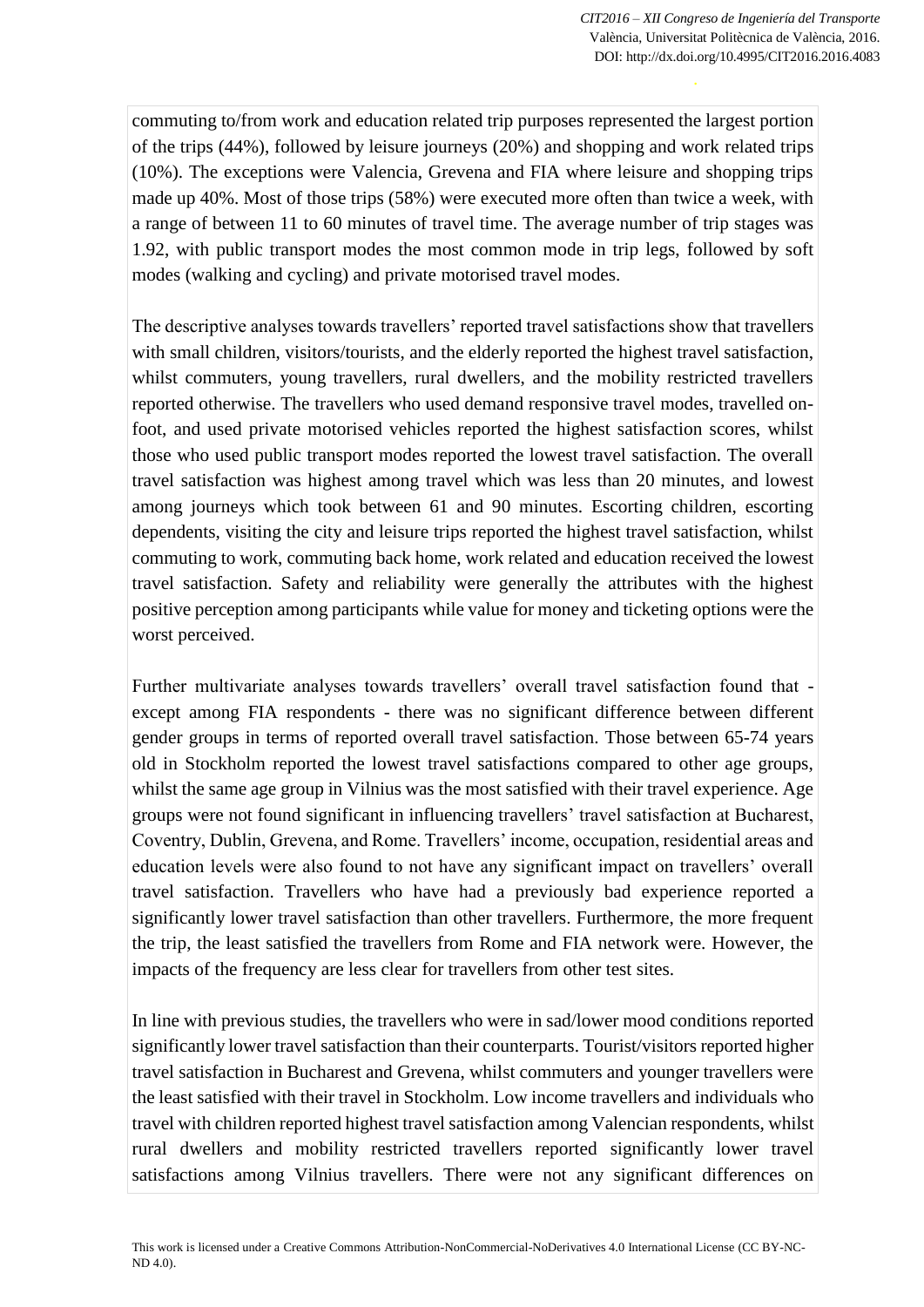reported travel satisfaction among different traveller groups in Coventry, Dublin, FIA motorist network and Rome. After all other variables being controlled, different survey method performed better in different sites. This may be related to the survey methods that were familiar in different test sites.

## **6. CONCLUSION**

Whilst different group of travellers may value and expect different type of services, the repetitively mentioned issue which seems apply to many, if not most, of travellers groups is improving first and last mile facilities. This may include from improving the directness of the pedestrian routes to increase the accessibility of station facilities and platforms. In accommodating special needs for different user groups, the required measures to increase first and last mile experience are also varied. These could go from increasing the clarity of signage to other forms of transport (visitors) to implement a ticket integrated policy (commuters). In single stage trips, overall, stakeholders should focus on improving the onboard conditions in terms of comfort and level of crowding, on increasing the parking availability and the reliability of the service. Given that different users have different needs, if aiming to increase specific user groups´ travel satisfaction tailor made policies directed to each of these groups is suggested.

## **ACKNOLEDGEMENTS**

This study is part of the METPEX (MEasurement Tool to determine the quality of the Passenger EXperience) project (www.metpex.eu), which has received funding from the European Union's Seventh Framework Programme for research, technological development and demonstration under grant agreement no 314354.

In this data collection and the correspondent associated analysis have participated partners from different companies in Europe, being all of them part of METPEX Project consortium: KTH in Stockholm (Yusak O. Susilo and Roberto Fernández), University of Coventry in United Kingdom (Andree Woodcock and Jane Osmond), SBOING in Greece (Fotis Liotopoulos), VTM in Portugal (Andre Duarte and Tiago Pimentel), INTECO in Bucharest (Lucian Emanuel Anghel and Rodica Hrin), Eurokleis in Rome (Federico Fornari), FIA in Brusssels (Virginie Tolio and Victor Brangeon), Interactions in Dublin (Eileen O'Connell and John Porter), Smart Continent in Vilnius (Ieva Markucevičiūtė and Andrius Jarzemskis), ANGRE in Grevena (Chrysoula Krithariotik) and Politecnico di Torino in Italy (Marco Diana and Miriam Pirra).

## **REFERENCES**